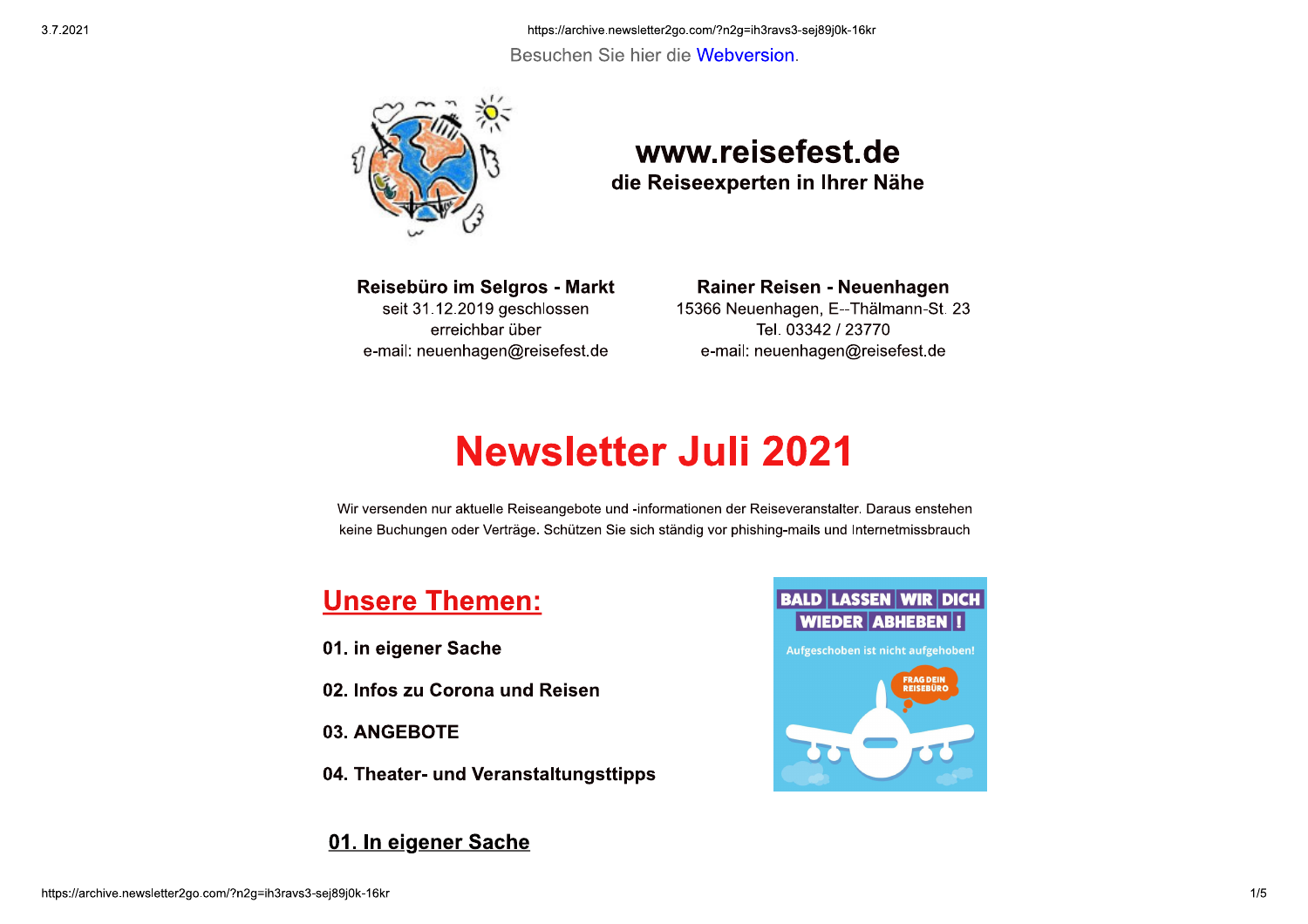## Wir sind wieder für Sie da.

#### Mo - Fr von 13.00 Uhr - 19.00 Uhr

#### geöffnet

Vereinbaren Sie einen individuellen Beratungstermin



Sie erreichen uns auch unter

Tel. 03342 / 23 77 0 oder mail: neuenhagen@reisefest.de

- Informationen & Tipps für Ihr nächstes Reiseziel

Sie suchen Anregungen oder Infos für Ihren nächsten Urlaub. Wir bieten Ihnen eine Auswahl an unterschiedlichen Reisearten. Nutzen Sie unsere

**Reiseideen** 

### 02. Infos im Zusammenhang mit Corona und Reisen

Viele Veranstalter machen, trotz Corona, mit ihren Angeboten und Aktionen Ihren Urlaub für 2021 + 22 planbarer und sicherer. Informieren Sie sich hier über Flex-Tarife, Reiseversprechen und Buchungsbedingungen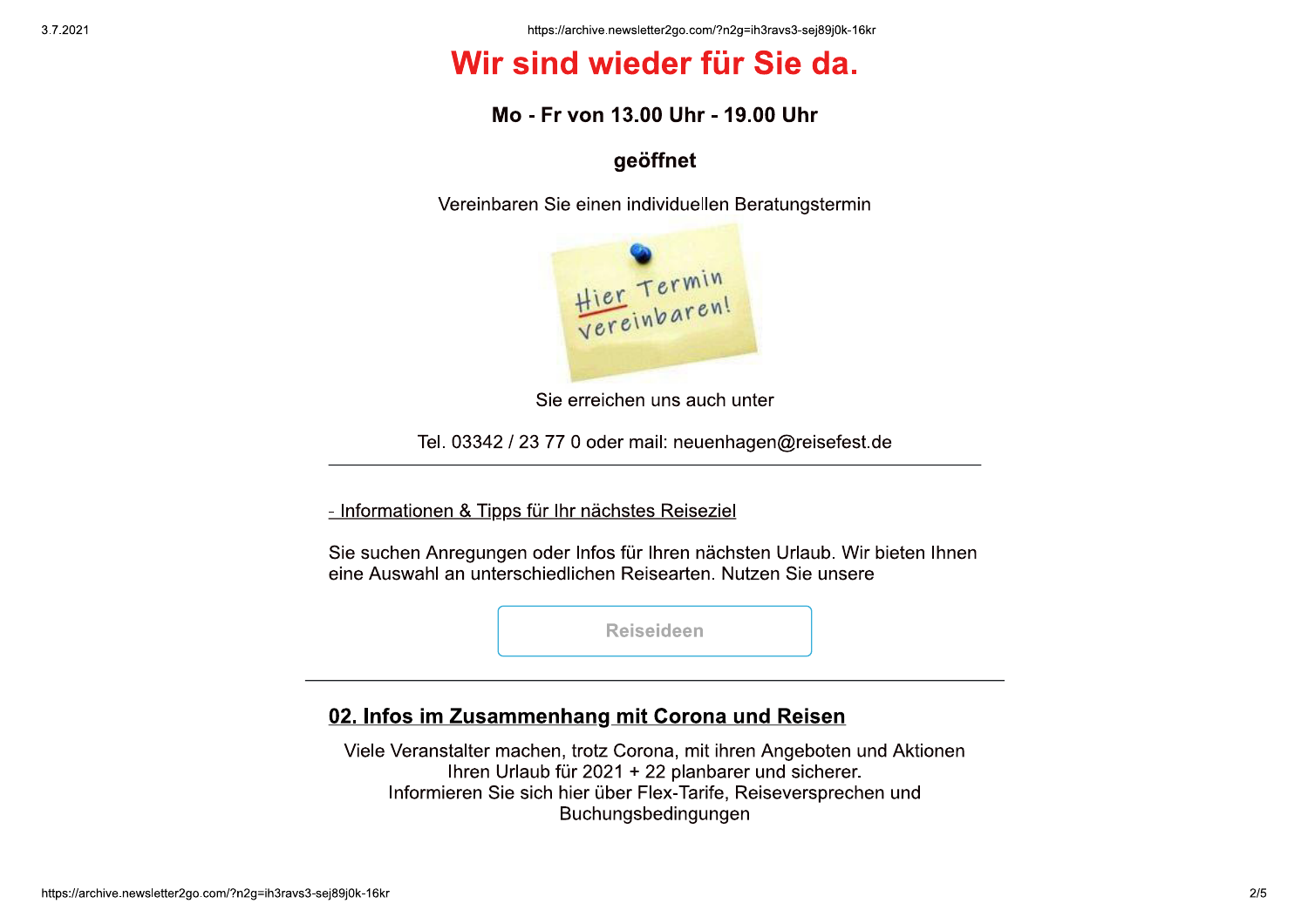| <b>Pauschalreisen</b> |
|-----------------------|
|-----------------------|

|  |  |  | <b>Kreuzfahrten</b> |  |
|--|--|--|---------------------|--|
|  |  |  |                     |  |

03. ANGEBOTE

### **Aktuelle WOCHENANGEBOTE**

### 02.07. - 08.07.2021



> NAHBEREICH <



> FERNBEREICH <



> Kreuzfahrten <

**ANFRAGE** 

# SPECIALS



für ANGEBOTE Bild anklicken



für ANGEBOTE Bild anklicken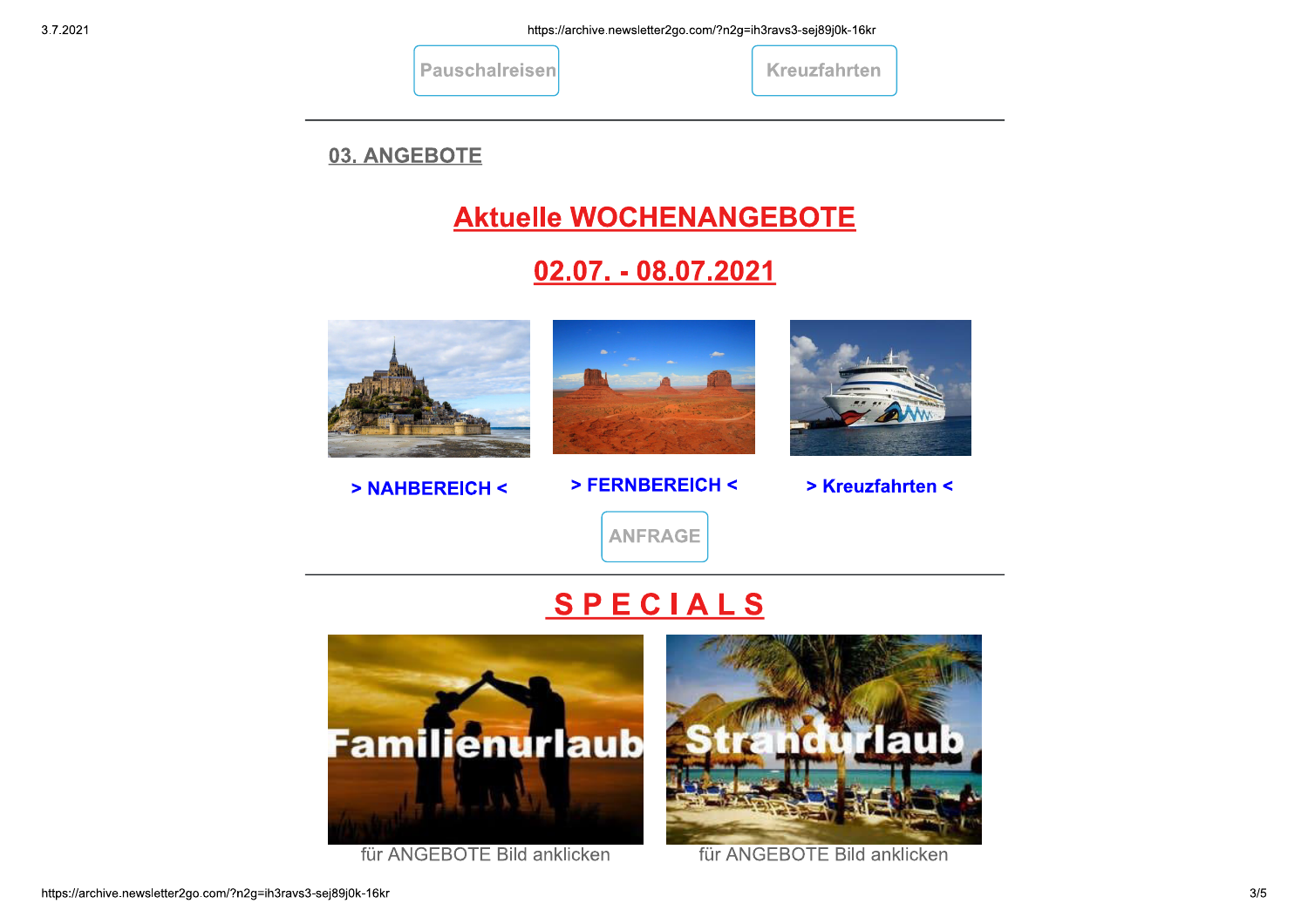

für ANGEBOTE Bild anklicken



für ANGEBOTE Bild anklicken





für ANGEBOTE Bild anklicken



### 04. Karten- und Veranstaltungstipps

Gegenwärtig werden viele Veranstaltungen abermals verlegt und abgesagt. Bitte fragen Sie telefonisch bei uns nach, oder nutzen Sie die links zur Information